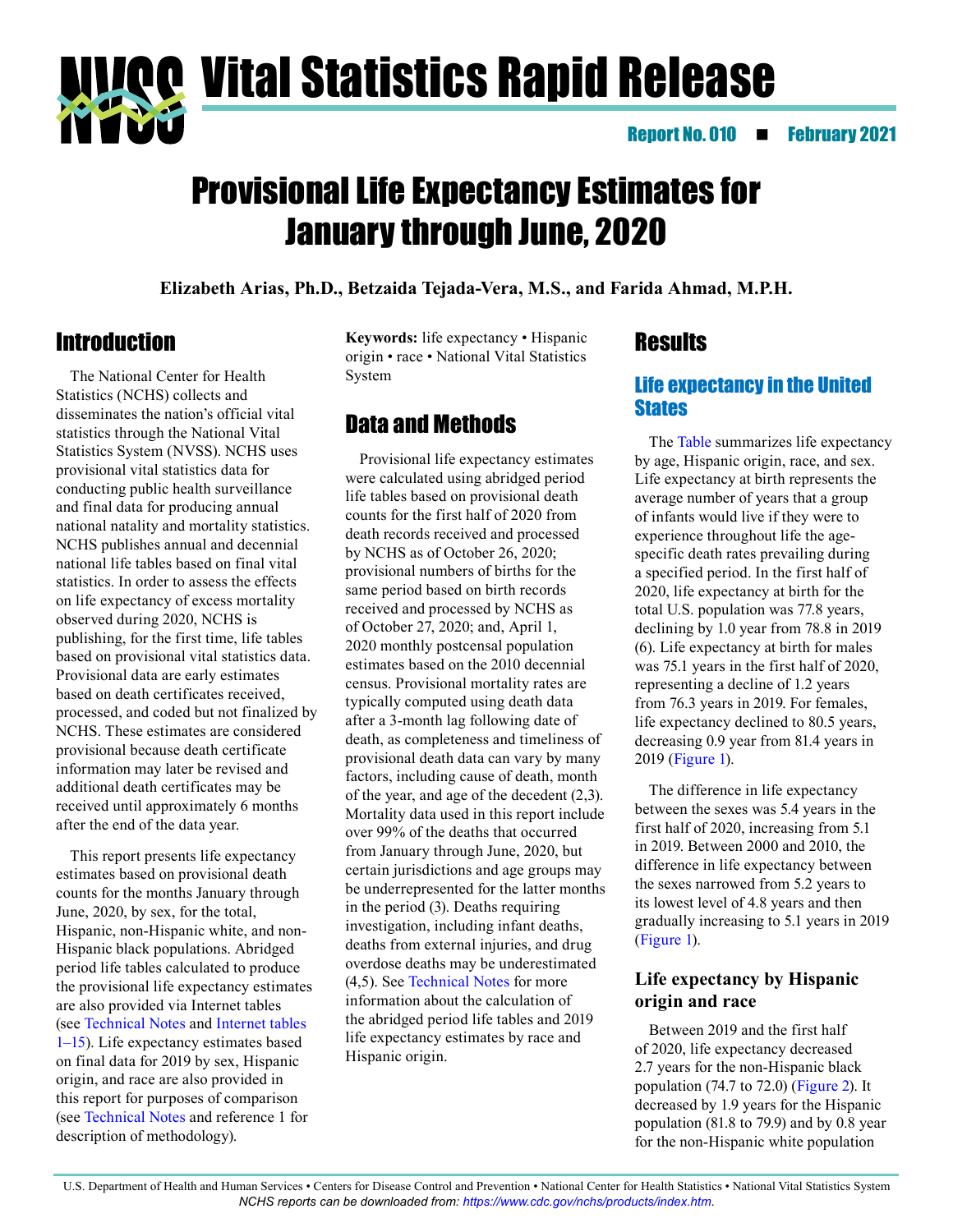|             | All origins |      |        | Hispanic <sup>1</sup> |      |        | Non-Hispanic white <sup>1</sup> |      |        | Non-Hispanic black <sup>1</sup> |      |        |
|-------------|-------------|------|--------|-----------------------|------|--------|---------------------------------|------|--------|---------------------------------|------|--------|
| Age (years) | Total       | Male | Female | Total                 | Male | Female | Total                           | Male | Female | Total                           | Male | Female |
| 0           | 77.8        | 75.1 | 80.5   | 79.9                  | 76.6 | 83.3   | 78.0                            | 75.5 | 80.6   | 72.0                            | 68.3 | 75.8   |
|             | 77.2        | 74.5 | 80.0   | 79.3                  | 76.0 | 82.7   | 77.4                            | 74.9 | 79.9   | 71.8                            | 68.1 | 75.5   |
| 5           | 73.3        | 70.6 | 76.0   | 75.4                  | 72.1 | 78.8   | 73.4                            | 71.0 | 75.9   | 67.9                            | 64.2 | 71.6   |
| 10          | 68.3        | 65.6 | 71.0   | 70.4                  | 67.1 | 73.8   | 68.4                            | 66.0 | 71.0   | 63.0                            | 59.3 | 66.7   |
| 15          | 63.4        | 60.7 | 66.1   | 65.4                  | 62.1 | 68.8   | 63.5                            | 61.1 | 66.0   | 58.1                            | 54.4 | 61.7   |
| 20          | 58.5        | 55.9 | 61.2   | 60.6                  | 57.3 | 63.9   | 58.6                            | 56.3 | 61.1   | 53.4                            | 49.8 | 56.9   |
| 25          | 53.8        | 51.3 | 56.3   | 55.8                  | 52.7 | 59.1   | 53.9                            | 51.6 | 56.3   | 48.9                            | 45.5 | 52.1   |
| 30          | 49.2        | 46.8 | 51.5   | 51.1                  | 48.1 | 54.2   | 49.2                            | 47.0 | 51.5   | 44.4                            | 41.1 | 47.4   |
| 35          | 44.6        | 42.3 | 46.8   | 46.5                  | 43.5 | 49.4   | 44.6                            | 42.6 | 46.7   | 39.9                            | 36.8 | 42.8   |
| 40          | 40.0        | 37.8 | 42.1   | 41.8                  | 39.0 | 44.6   | 40.1                            | 38.1 | 42.1   | 35.5                            | 32.6 | 38.3   |
| 45          | 35.5        | 33.4 | 37.5   | 37.3                  | 34.6 | 39.9   | 35.6                            | 33.7 | 37.4   | 31.3                            | 28.5 | 33.9   |
| 50          | 31.1        | 29.2 | 33.0   | 32.8                  | 30.2 | 35.2   | 31.2                            | 29.4 | 32.9   | 27.2                            | 24.6 | 29.6   |
| 55          | 26.9        | 25.1 | 28.6   | 28.5                  | 26.1 | 30.7   | 26.9                            | 25.3 | 28.5   | 23.3                            | 20.8 | 25.5   |
| 60          | 22.9        | 21.3 | 24.4   | 24.4                  | 22.2 | 26.4   | 22.9                            | 21.5 | 24.3   | 19.7                            | 17.5 | 21.7   |
| 65          | 19.1        | 17.8 | 20.4   | 20.6                  | 18.7 | 22.3   | 19.1                            | 17.9 | 20.2   | 16.5                            | 14.5 | 18.1   |
| 70          | 15.5        | 14.4 | 16.5   | 17.0                  | 15.4 | 18.3   | 15.4                            | 14.4 | 16.3   | 13.6                            | 11.9 | 14.8   |
| 75          | 12.2        | 11.3 | 12.9   | 13.7                  | 12.4 | 14.6   | 12.0                            | 11.2 | 12.7   | 10.8                            | 9.6  | 11.8   |
| 80          | 9.3         | 8.6  | 9.7    | 10.7                  | 9.8  | 11.4   | 9.0                             | 8.4  | 9.5    | 8.5                             | 7.5  | 9.1    |
| 85          | 6.8         | 6.4  | 7.0    | 8.3                   | 7.7  | 8.8    | 6.5                             | 6.1  | 6.7    | 6.5                             | 5.9  | 6.8    |

<span id="page-1-0"></span>Table. Expectation of life by age, Hispanic origin, race for the non-Hispanic population, and sex: United States, 2020

<sup>1</sup>Life tables by Hispanic origin are based on death rates that have been adjusted for race and ethnicity misclassification on death certificates. Updated classification ratios were applied; see Technical Notes. NOTES: Estimates are based on provisional data from January 2020 through June 2020. Provisional data are subject to change as additional data are received.

SOURCE: National Center for Health Statistics, National Vital Statistics System, Mortality, 2020.

Figure 1. Life expectancy at birth, by sex: United States, 2000-2020



NOTES: Life expectancies for 2019 by Hispanic origin and race are not final estimates: see Technical Notes. Estimates are based on provisional data from January 2020 through June 2020. SOURCE: National Center for Health Statistics, National Vital Statistics System, Mortality data.

(78.8 to 78.0). In the first half of 2020, the Hispanic population had a life expectancy advantage of 1.9 years over the non-Hispanic white population, declining from an advantage of 3.0 years in 2019 [\(Figure 3\).](#page-2-0) The Hispanic advantage relative to the non-Hispanic black population increased from 7.1 to

7.9 years between 2019 and the first half of 2020. The non-Hispanic white life expectancy advantage relative to the non-Hispanic black population increased from 4.1 to 6.0 years between 2019 and the first half of 2020.

Among the six Hispanic origin and race-sex groups [\(Figure 4\),](#page-3-0) the decrease in life expectancy between 2019 and the first half of 2020 was highest for non-Hispanic black males whose life expectancy declined by 3.0 years (71.3 to 68.3), followed in order by Hispanic males with a decline of 2.4 years (79.0 to 76.6), non-Hispanic black females with a decline of 2.3 years (78.1 to 75.8), Hispanic females with a decline of 1.1 years (84.4 to 83.3), non-Hispanic white males with a decline of 0.8 year (76.3 to 75.5), and non-Hispanic white females with a decline of 0.7 year (81.3 to 80.6).

# Discussion and **Conclusions**

Provisional life expectancy at birth in the first half of 2020 was the lowest level since 2006 for both the total population (77.8 years) and for males (75.1), and was the lowest level since 2007 for females (80.5). Life expectancy for the non-Hispanic black population, 72.0, declined the most, and was the lowest estimate seen since 2001 (for the black population regardless of Hispanic origin). The Hispanic population experienced the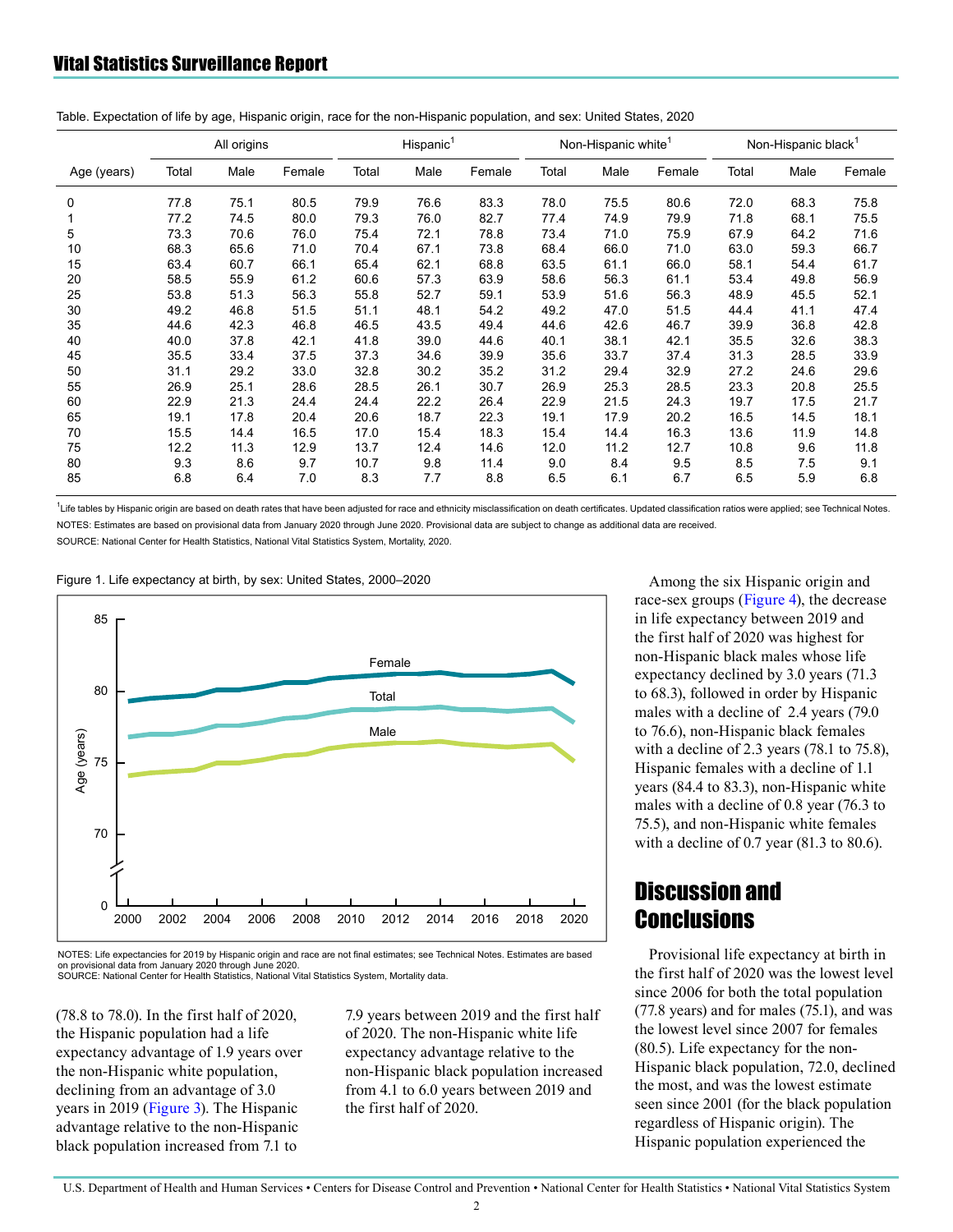### <span id="page-2-0"></span>Vital Statistics Surveillance Report



Figure 2. Life expectancy at birth, by Hispanic origin and race: United States, 2019 and 2020

NOTES: Life expectancies for 2019 by Hispanic origin and race are not final estimates; see Technical Notes. Estimates are based on provisional data from January 2020 through June 2020.<br>SOURCE: National Center for Health Statistics, National Vital Statistics System, Mortality data



Figure 3. Differences between groups in life expectancy at birth: United States, 2019 and 2020

NOTES: Life expectancies for 2019 by Hispanic origin and race are not final estimates; see Technical Notes. Estimates are based on provisional data from January 2020 through June 2020.<br>SOURCE: National Center for Health Statistics, National Vital Statistics System, Mortality data.

second largest decline in life expectancy (79.9) reaching a level lower than what it was in 2006, the first year for which life expectancy estimates by Hispanic origin were produced (80.3). The levels observed for the non-Hispanic white population were last seen in 2005 for the white population (regardless of Hispanic origin) (7).

Another consequence of the decreased life expectancy estimates observed during the first half of 2020 was a worsening of racial and ethnic mortality disparities. For example, the gap in life expectancy at birth between the non-Hispanic black and white populations increased by 46% between 2019 and the first half of 2020 (from 4.1 to 6.0 years).

Regardless of Hispanic origin, life expectancy for the black population has consistently been lower than that of the white population but the gap between the two races had generally been narrowing since 1993 when it was 7.1 (7). The gap of 6.0 observed in the first half of 2020 is the largest since 1998 (7).

Conversely, the gap between the Hispanic and non-Hispanic white populations decreased by 37% between 2019 and the first half of 2020 (from 3.0 to 1.9 years). This indicates that the Hispanic population lost some of the mortality advantage it has evidenced since 2006 relative to the non-Hispanic white population, despite experiencing generally lower socioeconomic status  $(8-10)$ .

The provisional life expectancy estimates presented in this report are subject to important limitations. First, they are based on deaths that occurred during the first 6 months of the year and do not reflect the entirety of the effects of the COVID-19 pandemic in 2020, or other changes in causes of death, such as the increases in provisional drug overdose deaths through early 2020 (11). There is seasonality in death patterns in any given year, with winter months typically seeing more deaths than summer months, and this is not accounted for in the data. Second, the COVID-19 pandemic differentially affected certain geographic areas in the first half of 2020. The life table estimates may disproportionately represent mortality in those regions, which are more urban and have different demographic characteristics than areas affected by the pandemic in the latter part of the year. As a result, life expectancy at birth for the first half of 2020 may be underestimated since the populations more severely affected, Hispanic and non-Hispanic black populations, are more likely to live in urban areas.

The provisional mortality data on which the life tables are based also have a number of limitations. First, the timeliness of death certificate data varies by jurisdiction. Some jurisdictions

U.S. Department of Health and Human Services • Centers for Disease Control and Prevention • National Center for Health Statistics • National Vital Statistics System

3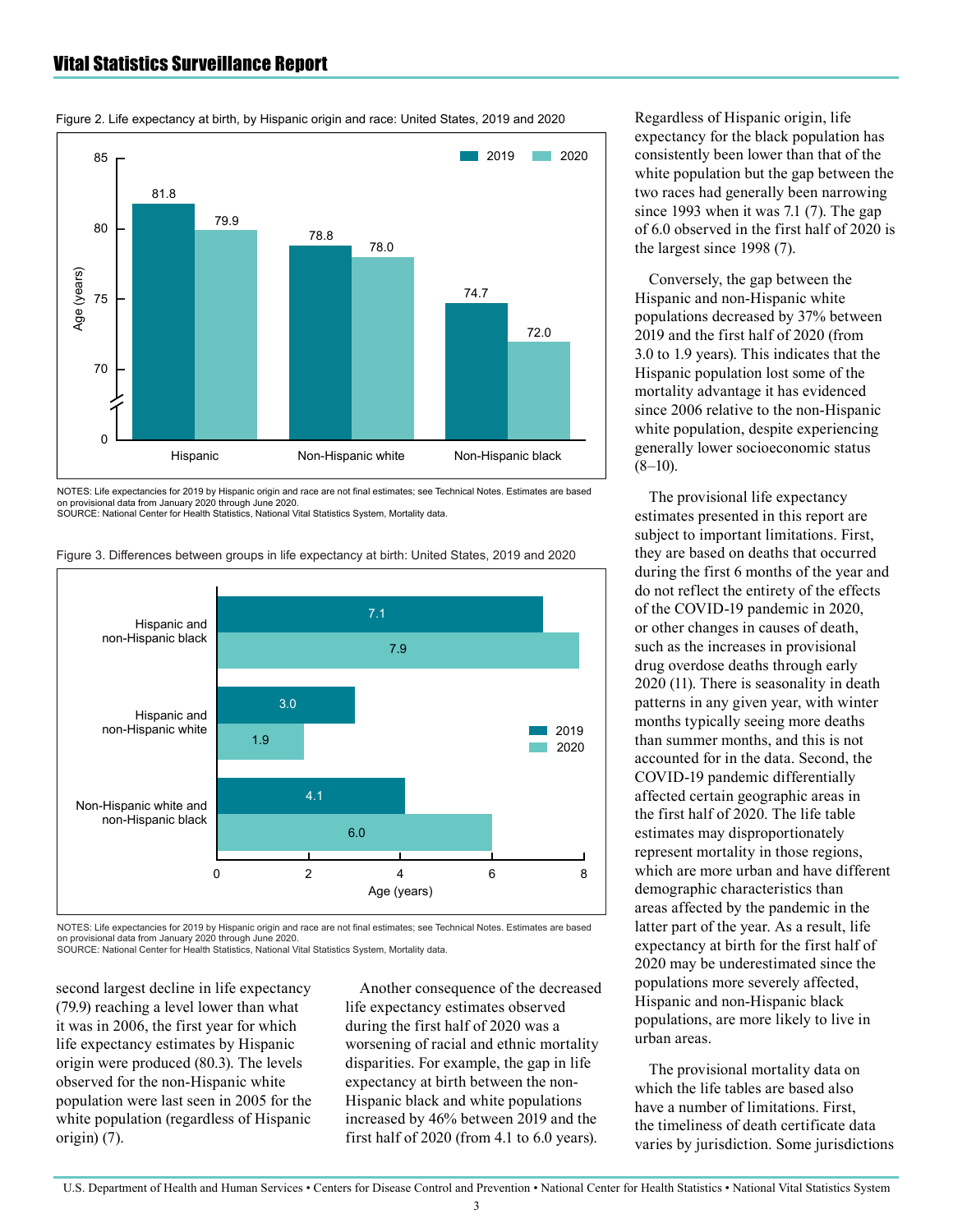

<span id="page-3-0"></span>Figure 4. Change in life expectancy at birth, by Hispanic origin and race and sex: United States, 2019 and 2020

NOTES: Life expectancies for 2019 by Hispanic origin and race are not final estimates; see Technical Notes. Estimates are based on provisional data from January 2020 through June 2020 SOURCE: National Center for Health Statistics National Vital Statistics System Mortality data

have historically taken longer to submit death certificates because of paper records, staffing shortages, or other localized issues. More recently, jurisdictions were differently affected by the pandemic. Many jurisdictions increased their frequency of death certificate submissions, while some faced staffing challenges, data processing disruptions, or other issues. Some jurisdictions expanded their use of electronic death registration systems in 2020, which may have affected the timeliness of data submission. The effect of recent changes in timeliness will not be apparent until data are finalized. Another limitation is the variation in timeliness due to age and cause of death. Certain age groups, particularly under 5 years, may be underrepresented (3). Completion of death certificates takes longer for deaths from causes requiring investigation, including infant deaths, external injuries, and drug overdose deaths. As a result, these deaths may be underreported in the three to six months after the death occurred. Lastly, the timeliness of death certificate data by race or ethnicity has not been studied. Differences in timeliness by these factors may result in underestimation of deaths for specific groups. The underestimation of infant deaths, for example, will

have a disproportionate effect on life expectancy at birth given that infant mortality has a large effect on life expectancy at birth due to it generally being higher than mortality at all other ages up to the mid-50s or so.

# **References**

- 1. Arias E, Xu JQ. United States life tables, 2018. National Vital Statistics Reports; vol 69, no 12. Hyattsville, MD: National Center for Health Statistics. 2020. Available from: [https://www.cdc.gov/nchs/data/nvsr/](https://www.cdc.gov/nchs/data/nvsr/nvsr69/nvsr69-12-508.pdf) [nvsr69/nvsr69-12-508.pdf.](https://www.cdc.gov/nchs/data/nvsr/nvsr69/nvsr69-12-508.pdf)
- 2. Ahmad FB, Bastian B. Quarterly provisional estimates for selected indicators of mortality, 2018– Quarter 2, 2020. National Center for Health Statistics. National Vital Statistics System, Vital Statistics Rapid Release Program. 2020. Available from: [https://www.cdc.](https://www.cdc.gov/nchs/nvss/vsrr/mortality.htm) [gov/nchs/nvss/vsrr/mortality.htm](https://www.cdc.gov/nchs/nvss/vsrr/mortality.htm).
- 3. Ahmad FB, Dokpesi P, Escobedo L, Rossen L. Timeliness of death certificate data by sex, age, and geography. Vital Statistics Rapid Release; no 9. Hyattsville, MD: National Center for Health Statistics.

#### June 2020. Available from: [https://www.cdc.gov/nchs/data/vsrr/](https://www.cdc.gov/nchs/data/vsrr/vsrr009-508.pdf) [vsrr009-508.pdf.](https://www.cdc.gov/nchs/data/vsrr/vsrr009-508.pdf)

- 4. Rossen LM, Ahmad FB, Spencer MR, Warner M, Sutton P. Methods to adjust provisional counts of drug overdose deaths for underreporting. Vital Statistics Rapid Release; no 6. Hyattsville, MD: National Center for Health Statistics. 2018. Available from: [https://www.cdc.gov/nchs/](https://www.cdc.gov/nchs/data/vsrr/report006.pdf) [data/vsrr/report006.pdf](https://www.cdc.gov/nchs/data/vsrr/report006.pdf).
- 5. Rossen LM, Womack LS, Spencer MR, Ahmad FB. Timeliness of infant death data for infant mortality surveillance and quarterly provisional estimates. Vital Statistics Rapid Release; no 5. Hyattsville, MD: National Center for Health Statistics. 2018. Available from: [https://www.cdc.gov/nchs/data/vsrr/](https://www.cdc.gov/nchs/data/vsrr/report005.pdf) [report005.pdf.](https://www.cdc.gov/nchs/data/vsrr/report005.pdf)
- 6. Kochanek K, Xu JQ, Arias E. Mortality in the United States, 2019. Data Brief, no 395. Hyattsville, MD: National Center for Health Statistics. 2020. Available from: [https://](https://www.cdc.gov/nchs/data/databriefs/db395-H.pdf) [www.cdc.gov/nchs/data/databriefs/](https://www.cdc.gov/nchs/data/databriefs/db395-H.pdf) [db395-H.pdf](https://www.cdc.gov/nchs/data/databriefs/db395-H.pdf).
- 7. Arias E, Xu JQ. United States life tables, 2017. National Vital Statistics Reports; vol 68, no 7. Hyattsville, MD: National Center for Health Statistics. 2019. Available from: [https://www.cdc.gov/nchs/data/nvsr/](https://www.cdc.gov/nchs/data/nvsr/nvsr68/nvsr68_07-508.pdf) [nvsr68/nvsr68\\_07-508.pdf](https://www.cdc.gov/nchs/data/nvsr/nvsr68/nvsr68_07-508.pdf).
- 8. Arias E, Heron M, Hakes JK. The validity of race and Hispanic-origin reporting on death certificates in the United States: An update. National Center for Health Statistics. Vital Health Stat 2(172). 2016. Available from: [http://www.cdc.gov/nchs/data/](http://www.cdc.gov/nchs/data/series/sr_02/sr02_172.pdf) [series/sr\\_02/sr02\\_172.pdf.](http://www.cdc.gov/nchs/data/series/sr_02/sr02_172.pdf)
- 9. Arias E. United States life tables by Hispanic origin. National Center for Health Statistics. Vital Health Stat 2(152). 2010. Available from: [http://](http://www.cdc.gov/nchs/data/series/sr_02/sr02_152.pdf) [www.cdc.gov/nchs/data/series/sr\\_02/](http://www.cdc.gov/nchs/data/series/sr_02/sr02_152.pdf) [sr02\\_152.pdf](http://www.cdc.gov/nchs/data/series/sr_02/sr02_152.pdf).

U.S. Department of Health and Human Services • Centers for Disease Control and Prevention • National Center for Health Statistics • National Vital Statistics System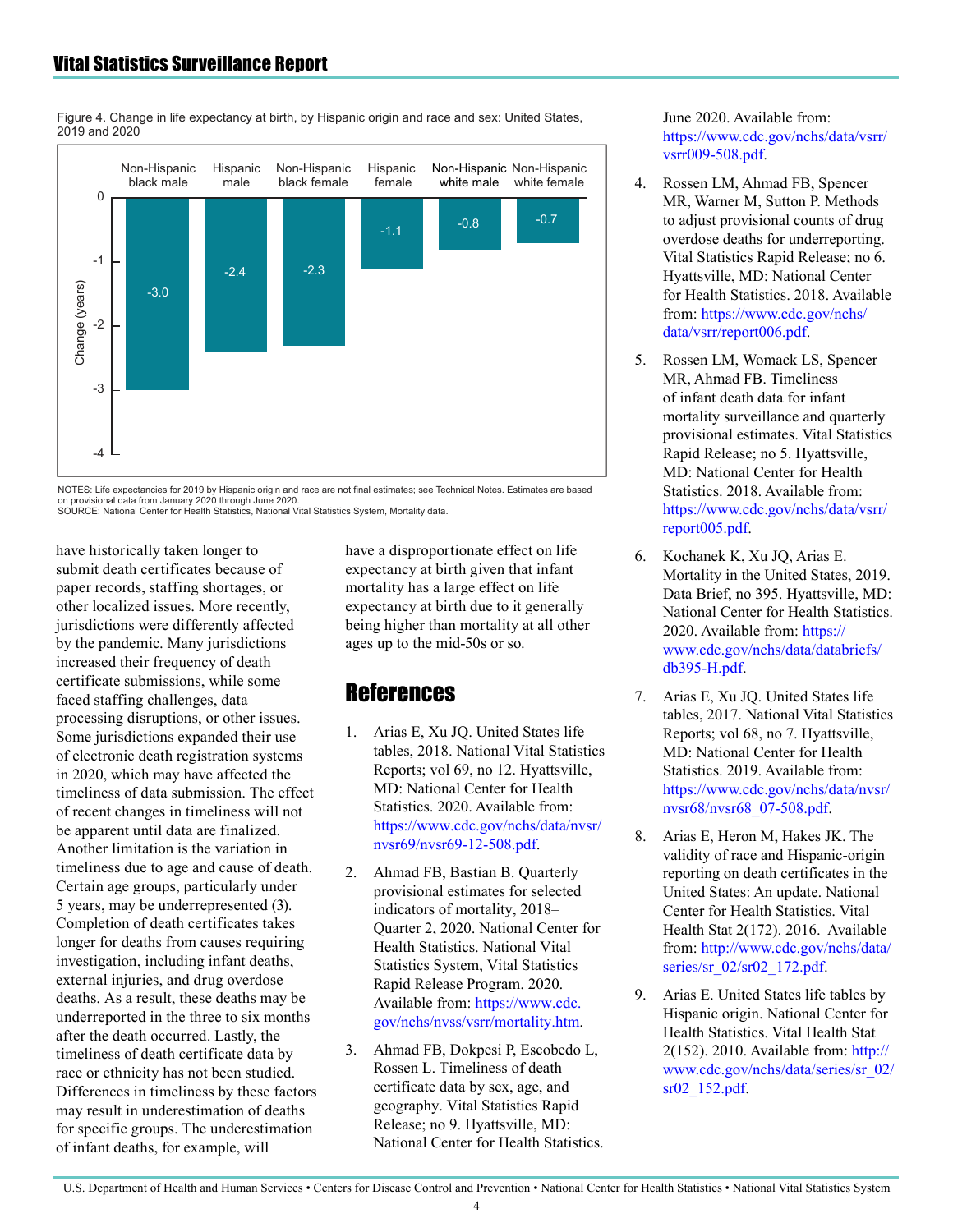- 10. Markides KS, Coreil J. The health of Hispanics in the southwestern United States: An epidemiologic paradox. Public Health Rep 101(3):253–65. 1986.
- 11. Ahmad FB, Rossen LM, Sutton P. Provisional drug overdose death counts. National Center for Health Statistics. 2020. Available from: [https://www.cdc.gov/nchs/nvss/vsrr/](https://www.cdc.gov/nchs/nvss/vsrr/drug-overdose-data.htm) [drug-overdose-data.htm.](https://www.cdc.gov/nchs/nvss/vsrr/drug-overdose-data.htm)
- 12. Chiang CL. The life table and its applications. Malabar, FL: R.E. Krieger Publishing Company. 1984.
- 13. Silcocks PBS, Jenner DA, Reza R. Life expectancy as a summary of mortality in a population: Statistical considerations and suitability for use by health authorities. J Epidemiol Community Health 55:38–43. 2001.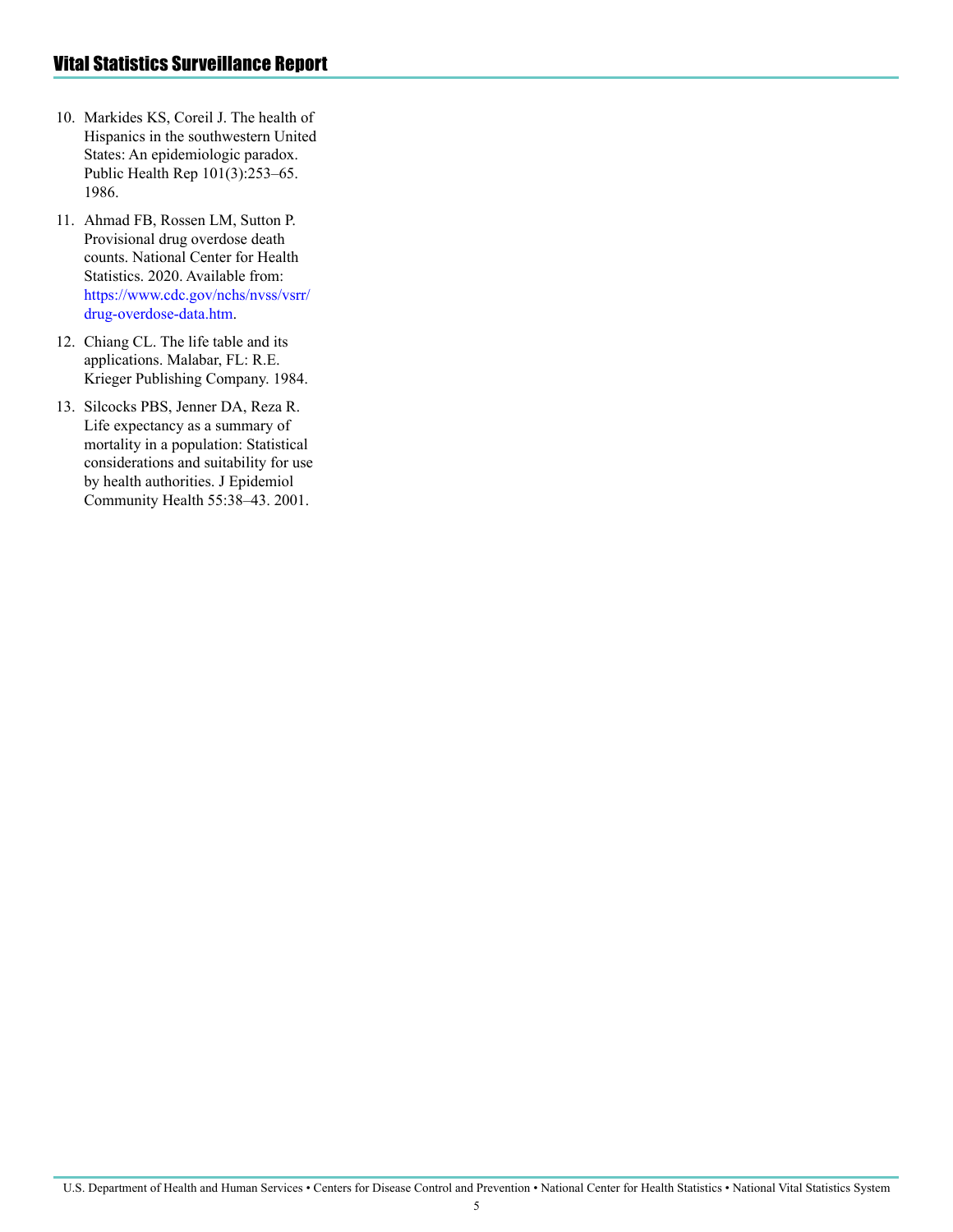# <span id="page-5-0"></span>Technical Notes

The methodology used to estimate the provisional 2020 life tables [\(Internet](https://www.cdc.gov/nchs/data/vsrr/vsrr010-tables-508.pdf)  [tables 1–12\)](https://www.cdc.gov/nchs/data/vsrr/vsrr010-tables-508.pdf) on which the life expectancy estimates presented in this report are based differs from what is used to estimate the annual U.S. national life tables in several ways (1). First, the life tables presented in this report are based on provisional death counts for half a year rather than on final death counts for a full year. Second, they are based on monthly population estimates rather than annual mid-year population estimates. Third, they are abridged period life tables closed at ages 85 and over rather than complete period life tables closed at ages 100 and over. The main reason for the differences in methodology is data availability. Final death counts for the year 2020 will be not be available until late 2021. Similarly, census mid-year population estimates for 2020 are not yet available. The tables are closed at ages 85 and over because Medicare data, used to supplement vital statistics data at older ages, will not be available until mid-2021. Another difference is the use of provisional birth counts for the first half of 2020 rather than final birth counts and linked birth/infant death data used for life tables by Hispanic origin and race as these data are not yet available. Finally, abridged rather than complete life tables were used to address the effects of small death counts for some Hispanic originrace-sex-age groups ([Internet tables](https://www.cdc.gov/nchs/data/vsrr/vsrr010-tables-508.pdf)   $1-12$ ).

Standard errors of the two most important functions, the probability of dying and life expectancy ([Internet](https://www.cdc.gov/nchs/data/vsrr/vsrr010-tables-508.pdf)  [tables 13–14\)](https://www.cdc.gov/nchs/data/vsrr/vsrr010-tables-508.pdf), are estimated under the assumption that the data are only affected by random error because over 99% of deaths that occurred during the first half of 2020 are included. However, the possibility that certain jurisdictions and age groups may be underrepresented for later months in the period could potentially lead to biases not accounted for by the estimated standard errors. Other possible errors, including age, and Hispanic origin and race misreporting on death certificates are also not considered

in the calculation of the variances or standard errors of the life table functions.

Life expectancy estimates presented in this report for 2019 are based on 2019 complete period life tables generated using the same methodology as that used each year to estimate annual U.S. life tables, with a minor modification (1). The standard 2018 and 2019 birth and 2019 mortality data files were used rather than the 2019 linked birth/infant death data file because the latter is not yet available. The final 2019 life tables by Hispanic origin and race will be updated once the linked birth/infant death data are available ([Internet table 15](https://www.cdc.gov/nchs/data/vsrr/vsrr010-tables-508.pdf)).

### Data for calculating life table functions

#### **Vital statistics data**

Mortality data used to estimate the life tables presented in this report include over 99% of the deaths that occurred from January through June, 2020, although certain jurisdictions and age groups may be underrepresented for later months in the period. Death data are typically over 99% complete 3 months after the date of death, but this can vary by jurisdiction, age of the decedent, and the cause of death. Most jurisdictions submit over 90% of death data by 3 months after the date of death, but some jurisdictions may take longer to submit death records. Death data for decedents under age 5 years are 90% complete 3 months after the date of death, and 95% complete by 6 months after the death occurred. Infant death records often take longer to complete because infant deaths often require additional investigation. As a result, provisional estimates of infant mortality are typically presented with a nine-month lag after death. Timeliness also varies by cause of death, with deaths due to external causes taking additional time to investigate and complete death certificates. Provisional estimates for most external causes of death (e.g., falls, suicides, unintentional injuries, etc.) are presented with a 6-month lag, while drug overdose deaths are presented with a 9-month lag.

Beginning with the 2018 data year, all 50 states and D.C. reported deaths based on the 2003 revision of the U.S. Standard Certificate of Death for the entire year (1). The revision is based on the 1997 Office of Management and Budget (OMB) standards (1). The 1997 standard allows individuals to report more than one race and increased the race choices from four to five by separating the Asian and Pacific Islander groups. The Hispanic category did not change, remaining consistent with previous reports.

The Hispanic origin and race groups in this report follow the 1997 standards and differ from the race categories used in reports for data years prior to 2018. From 2003–2017, not all deaths were reported using the 2003 certificate revision that allowed the reporting of more than one race based on the 1997 OMB race standard (1). During those years, multiple-race data were bridged to the 1977 standard single-race categories. Use of the bridged-race process was discontinued for the reporting of mortality statistics in 2018 when all states collected data on race according to 1997 OMB guidelines for the full data year.

### **Census population data**

The population data used to estimate the life tables shown in this report are April 1, 2020 monthly postcensal population estimates based on the 2010 decennial census and are available from the U.S. Census website at [https://www.](https://www.census.gov/data/tables/time-series/demo/popest/2010s-national-detail.html) [census.gov/data/tables/time-series/demo/](https://www.census.gov/data/tables/time-series/demo/popest/2010s-national-detail.html) [popest/2010s-national-detail.html](https://www.census.gov/data/tables/time-series/demo/popest/2010s-national-detail.html).

### Preliminary adjustment of the data

### **Adjustments for unknown age**

An adjustment is made to account for the small proportion of deaths for which age is not reported on the death certificate. The number of deaths in each age category is adjusted proportionally to account for those with not-stated ages. The following factor  $(F)$  is used to make the adjustment. *F* is calculated for the

U.S. Department of Health and Human Services • Centers for Disease Control and Prevention • National Center for Health Statistics • National Vital Statistics System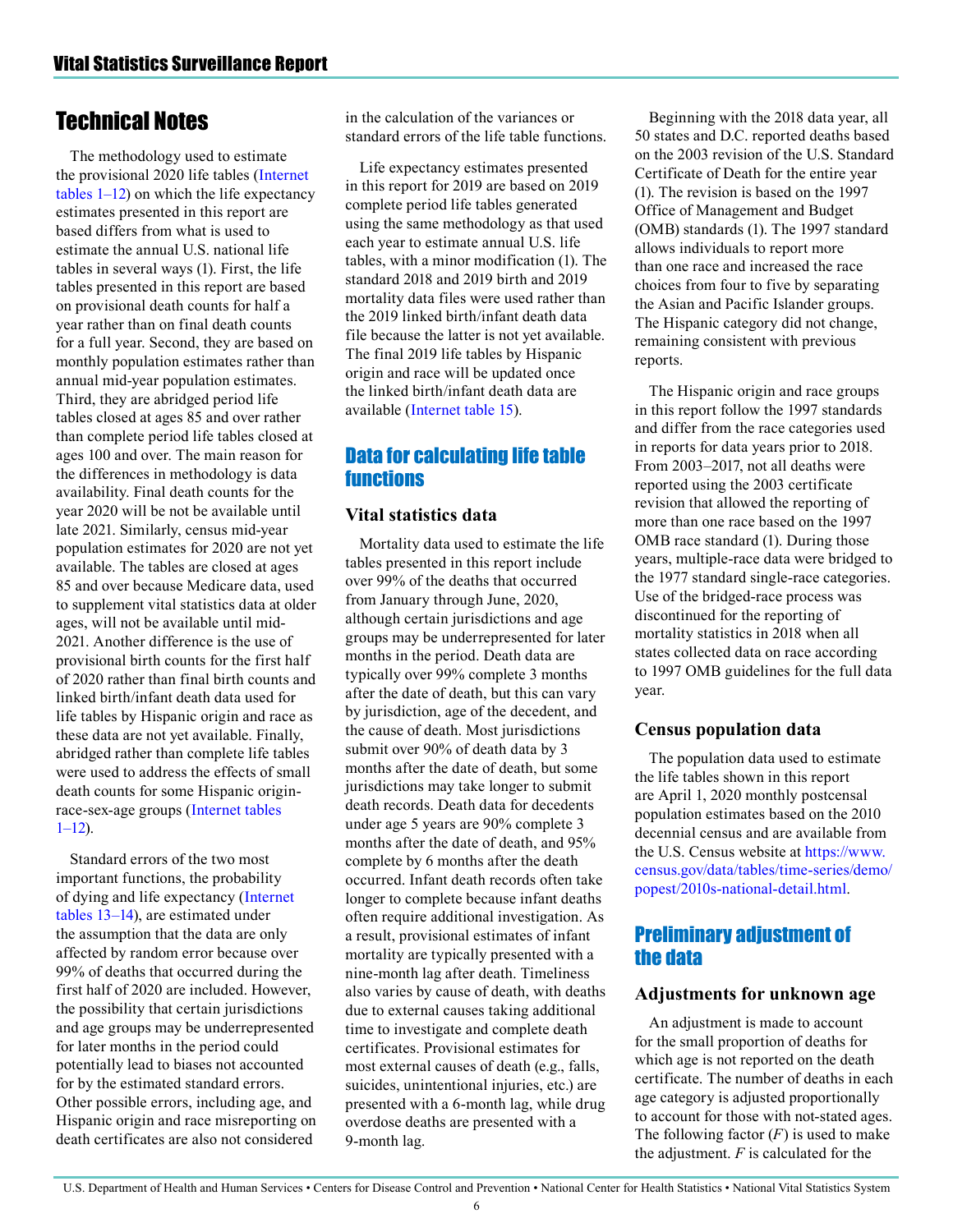total and for each sex group within a racial and ethnic population for which life tables are constructed:

> $F = D/D^a$

where *D* is the total number of deaths and  $D^a$  is the total number of deaths for which age is stated. *F* is then applied by multiplying it by the number of deaths in each age group.

#### **Adjustment for misclassification of Hispanic origin and race on death certificates**

The latest research to evaluate Hispanic origin and race reporting on U.S. death certificates found that the misclassification of Hispanic origin and race on death certificates in the United States accounts for a net underestimate of 3% for total Hispanic deaths, a net underestimate of less than one-half percent for total non-Hispanic black deaths, and no under or overestimate for total non-Hispanic white deaths (8). These results are based on a comparison of self-reported Hispanic origin and race on Current Population Surveys (CPS) with Hispanic origin and race reported on the death certificates of a sample of decedents in the National Longitudinal Mortality Study (NLMS) who died during the period 1999–2011 (8).

NLMS-linked records are used to estimate sex-age-specific ratios of CPS Hispanic origin and race counts to death certificate counts (9). The CPS/death certificate ratio, or "classification ratio," is specifically the ratio of the weighted count of self-reported race and ethnicity on the CPS to the weighted count of the same racial or ethnic category on the death certificates of the sample of NLMS decedents described above. It can be interpreted as the net difference in assignment of a specific Hispanic origin and race category between the two classification systems and can be used as a correction factor for Hispanic origin and race misclassification (8). The assumption is made that the race and ethnicity reported by a CPS respondent is more reliable than proxy reporting of race and ethnicity by a funeral director

who has little personal knowledge of the decedent. Further, public policy embodied in the 1997 OMB standard mandates that self-identification should be the standard used for the collection and recording of race and ethnicity information (8).

The NLMS-based classification ratios discussed above are used to adjust the age-specific number of deaths for ages 1–85 years and over for the total, Hispanic, non-Hispanic white, and non-Hispanic black populations, and by sex for each group, as follows:

$$
D_x = {}_nD_x^F \bullet {}_nCR
$$

where  $n D_x^F$  is the age-specific number of deaths adjusted for unknown age as described above,  ${}_{n}CR_{x}$  are the sex- and age-specific classification ratios used to correct for the misclassification of Hispanic origin and race on death certificates, and  $_D_p_n$  are the final age-specific counts of death adjusted for age and Hispanic origin and race misclassification.

Because NLMS classification ratios for infant deaths are unreliable due to small sample sizes, corrections for racial and ethnic misclassification of infant deaths are addressed by using infant death counts and live birth counts from the linked birth/infant death data files rather than the traditional birth and death data files (1). In the linked file, each infant death record is linked to its corresponding birth record so that the race and ethnicity of the mother reported on the birth record can be ascribed to the infant death record. Due to the unavailability of birth/infant death data at this time, the traditional birth and death data files are used instead for both the 2019 and 2020 life tables. Typically, infant mortality rates based on these data are overestimated by approximately 4% for the Hispanic population and 3% for the non-Hispanic black population and underestimated by 2% for the non-Hispanic white population (1).

### Calculation of abridged life tables

Abridged life tables were constructed using the methodology developed by Chiang with minor modifications described below (12). The life table columns include:

#### **Age**

The age interval between two exact ages, *x* and  $x + n$ . The abridged life tables contain 19 age groups (in years): 0–1, 1–5, 5–10, 10–15, …, 80–85, and 85 and over.

### Probability of dying, <sub>*n*</sub>*q<sub>x</sub>*

The first step in the calculation of an abridged period life table is the estimation of the age-specific probability of dying, *nqx* . The probability of dying between two exact ages, x and  $x + n$ , is defined as:

$$
{}_{n}q_{x} = \frac{n_{x} \bullet {}_{n}M_{x}}{1 + (1 - a_{x}) \bullet n_{x} \bullet {}_{n}M_{x}}
$$

where  ${}_{n}M_{x}$  is the age-specific period

death rate, 
$$
\frac{nD_x}{nP_x \cdot \frac{1}{2}}
$$
, and  $nD_x$  is the

age-specific provisional death count for January through June,  ${}_{n}P_{x}$  is the April 1, 2020 age-specific monthly population estimates based on the 2010 decennial population census population count;  $n_x$  is the size in years of the age interval; and  $a_x$  is the fraction of life lived by those who died in the age interval.

### **Number surviving,** *l x*

The number of persons surviving to the beginning of the age interval from the original 100,000 hypothetical live births is defined as:

$$
l_{x+n} = l_x - {}_n a
$$

where the radix of the table  $l_0 = 100,000$ .

### Number dying,  $_{n}d_{r}$

The number of persons dying in the hypothetical life table cohort in the ageinterval *x* and  $x + n$  is defined as:

 $_{n}d_{x}=l_{x}\bullet_{n}q_{x}$ 

7